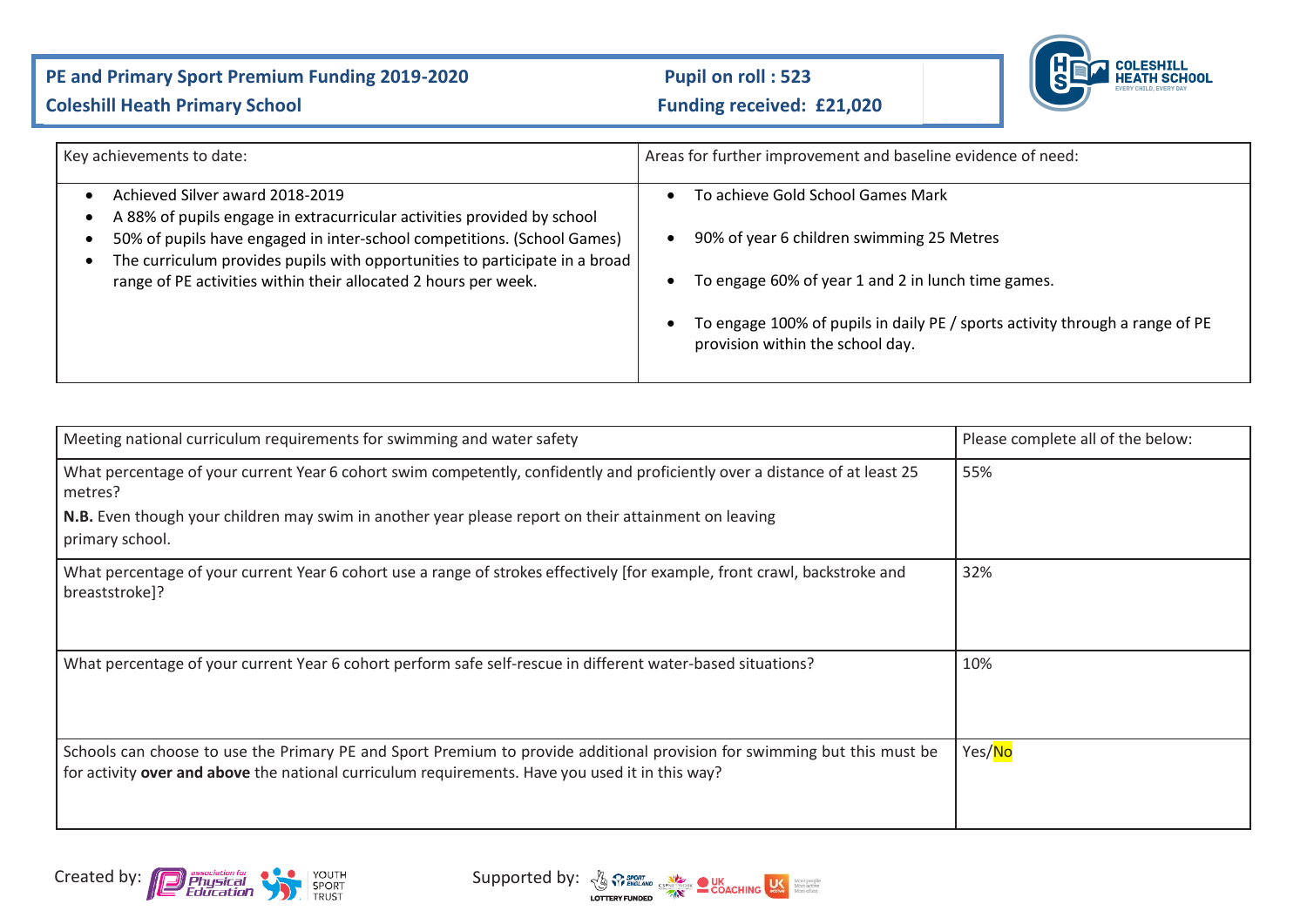| <b>Academic Year: 2019-2020</b>                                                                                                                                                                                                 | Total fund allocated: £21,020                                                                                                                                                                                                                     | Date Updated: July 2020                        |                                                                                                                                                                                                                    |                                                                                                                                                                                                                                                                                                                        |
|---------------------------------------------------------------------------------------------------------------------------------------------------------------------------------------------------------------------------------|---------------------------------------------------------------------------------------------------------------------------------------------------------------------------------------------------------------------------------------------------|------------------------------------------------|--------------------------------------------------------------------------------------------------------------------------------------------------------------------------------------------------------------------|------------------------------------------------------------------------------------------------------------------------------------------------------------------------------------------------------------------------------------------------------------------------------------------------------------------------|
| Key indicator 1: The engagement of all pupils in regular physical activity $-$<br>Chief Medical Officer guidelines recommend that primary school children undertake at least 30 minutes of physical activity a day in<br>school | Percentage of total allocation:<br>21%<br>£4500                                                                                                                                                                                                   |                                                |                                                                                                                                                                                                                    |                                                                                                                                                                                                                                                                                                                        |
| Intent                                                                                                                                                                                                                          | Implementation                                                                                                                                                                                                                                    | £4500                                          | Impact                                                                                                                                                                                                             | Sustainability and suggested next<br>steps:                                                                                                                                                                                                                                                                            |
| Pupils to have the opportunity to take<br>part in break and lunch time activities.<br>(Targeted pupils include:<br><b>Non-participated pupils</b><br>Disadvantaged pupils)                                                      | Pupils to have the opportunity to<br>access physical activities outside the<br>curriculum.                                                                                                                                                        | £1000<br>Lunch time<br>sports                  | Funding allocated Small amount of pupils were<br>targeted during the year from KS2<br>23% Non-participated pupils<br>30% Disadvantaged pupils                                                                      | To continue to target and work<br>with Non-participated pupils and<br>disadvantaged pupils from KS1<br>from Autumn 1 2020.<br>KS2 From Autumn 2 2020                                                                                                                                                                   |
| Pupils are to use and apply their skills<br>and strategies within a range of well<br>organised games during lunch times.<br>(e.g hand- eye coordination skills,<br>hitting and throwing skills)                                 | Play leaders to have structured<br>timetable with games to help the low<br>attainers close gaps.<br>Also help them promote school values<br>such as, 'fair play, confidence, honesty,<br>kindness and courage'                                    | £500<br><b>Sports Leaders</b><br>t-shirts/bibs | Year 1 children were the focus of<br>engagement in Autumn 2 2019.<br>48% (44/90 pupils) in year 1<br>engaged in lunch time activities.                                                                             | Continue to train new play<br>leaders and P.E lead to model how<br>to set up games and lead a session<br>with year 1 children.<br>Work alongside year 1 teachers to<br>engage 100% of pupils in lunch<br>time activities.<br>End of Year Award for Sports<br>Leaders for their positive, whole<br>school contribution. |
| To purchase specific gymnastics and<br>gross motor equipment to support<br>identified pupils/gifted and talented<br>pupils.                                                                                                     | Identify pupils who demonstrate a gift<br>in gymnastics, target through lunchtime<br>clubs, after school and during PE<br>sessions.<br>Purchase/replenish PE stock.<br>Identify high needs children, who<br>would engage with climbing apparatus. | Funding<br>allocated:<br>£3000                 | 35% of KS2 pupils were identified as To enhance further gymnasts in<br>demonstrating a gift in gymnastics.<br>25% of High needs children were<br>identified while only 15% continued<br>from autumn-spring(March). | Higher KS1/Lower KS2. Identify by<br>allocating Afterschool club with<br>outside agency.<br>P.E lead to work with High needs<br>lead to identify pupils from KS1-<br>KS2 and engage with their needs.                                                                                                                  |



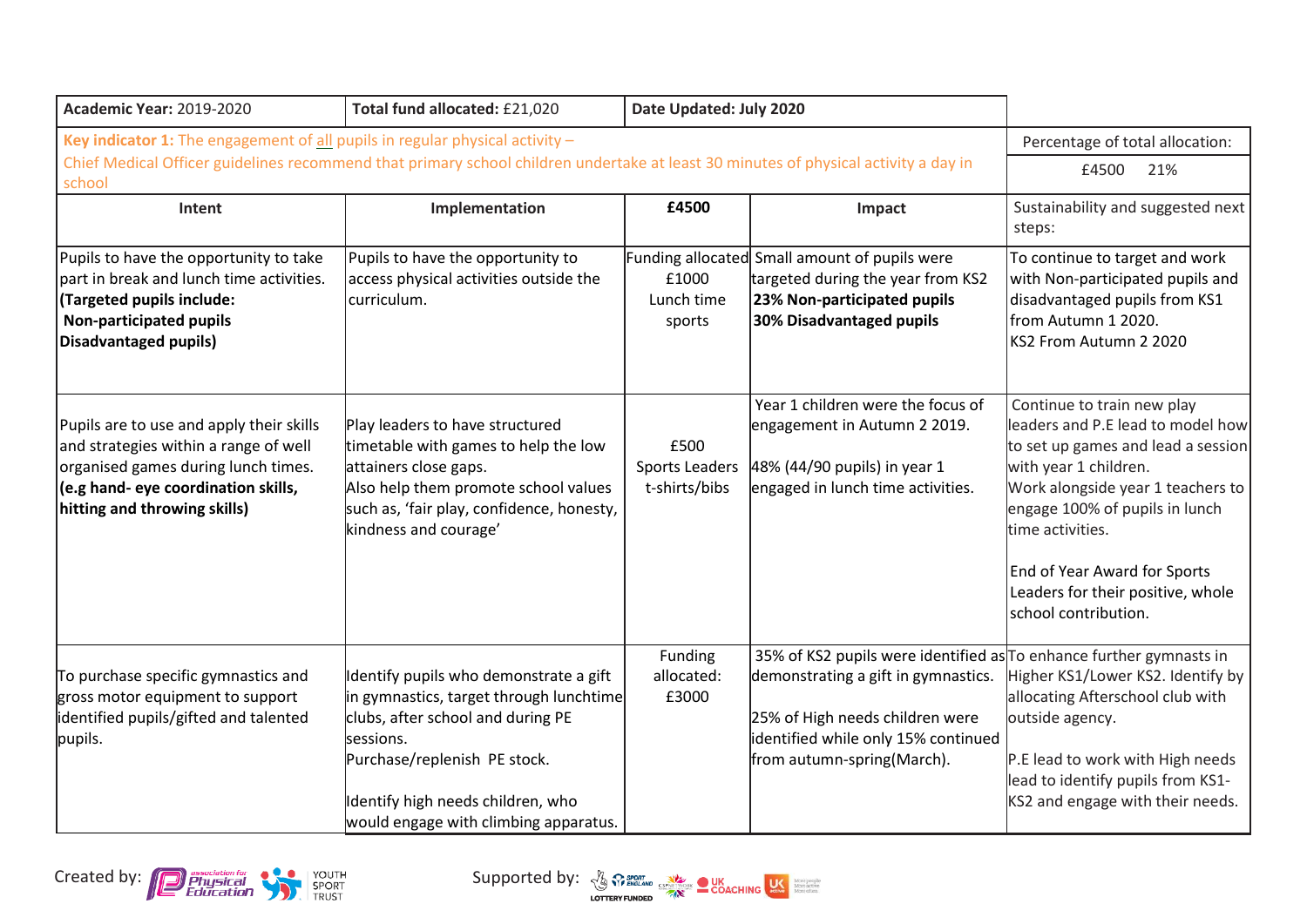| Key indicator 2: The profile of PESSPA being raised across the school as a tool for whole school improvement.                                                                                                                                                                                                           |                                                                                                                                                                                                                                     |                                                                     |                                                                                                                                                         | Percentage of total allocation:<br>£6000 28%                                                                                                                                                                                                                         |
|-------------------------------------------------------------------------------------------------------------------------------------------------------------------------------------------------------------------------------------------------------------------------------------------------------------------------|-------------------------------------------------------------------------------------------------------------------------------------------------------------------------------------------------------------------------------------|---------------------------------------------------------------------|---------------------------------------------------------------------------------------------------------------------------------------------------------|----------------------------------------------------------------------------------------------------------------------------------------------------------------------------------------------------------------------------------------------------------------------|
| Intent                                                                                                                                                                                                                                                                                                                  | Implementation                                                                                                                                                                                                                      | £6000                                                               | Impact                                                                                                                                                  | Sustainability and suggested next<br>steps:                                                                                                                                                                                                                          |
| Teachers to access CPD in areas of<br>weakness so lessons are more engaging<br>and successful for all children.                                                                                                                                                                                                         | Teachers to work alongside P.E<br>specialist to enhance their knowledge<br>of P.E                                                                                                                                                   | Funding<br>allocated:<br>£1800<br>North Solihull<br>sports package. | INSET 100% of staff involved to<br>enhance their own knowledge of<br>how the P.E curriculum is needed to their knowledge of lessons.<br>be implemented. | Monitor teachers and support<br>staff during lessons and observe                                                                                                                                                                                                     |
| Sports coach/P.E. Lead to work with play Children to be trained by sports coach<br>leaders to enhance the range of activities and teachers to lead groups at certain<br>during break time/ dinner times.<br>Focusing on targeted pupils<br>Disadvantaged<br>Non-participating<br>Low self esteem<br><b>SEMH</b><br>SEND | times of the week.<br>Support with basic skills while also<br>having challenge incorporated.                                                                                                                                        |                                                                     | 20% of year 5 pupils engaged in<br>delivering play leader sessions to<br>year 1 pupils.                                                                 | To train new leaders for the year<br>2020-2021 with social distancing<br>games. Continue to focus on<br>Focusing on targeted<br>$\bullet$<br>pupils<br>Disadvantaged<br>$\bullet$<br>Non-participating<br>$\bullet$<br>Low self esteem<br><b>SEMH</b><br><b>SEND</b> |
| Coleshill Heath school sport and<br>achievements in sporting events to be<br>celebrated and shared with parents.                                                                                                                                                                                                        | Termly 'sports letter' reporting on the<br>schools sporting performance and<br>success in sport:<br>Events<br>Outcomes of tournaments and<br>festivals<br>This year we are also introducing a wall<br>of honour to promote sporting | Funding<br>allocated:<br>£ 500                                      | As a school this is a focus that was<br>started in autumn term via social<br>media once.                                                                | To enhance communication with<br>parents from the beginning of<br>lautumn term.<br>Wall of Honour is to be<br>implemented for sporting<br>achievements in 2020-2021.<br>Send questionnaire regarding their<br>children participation in sport.                       |



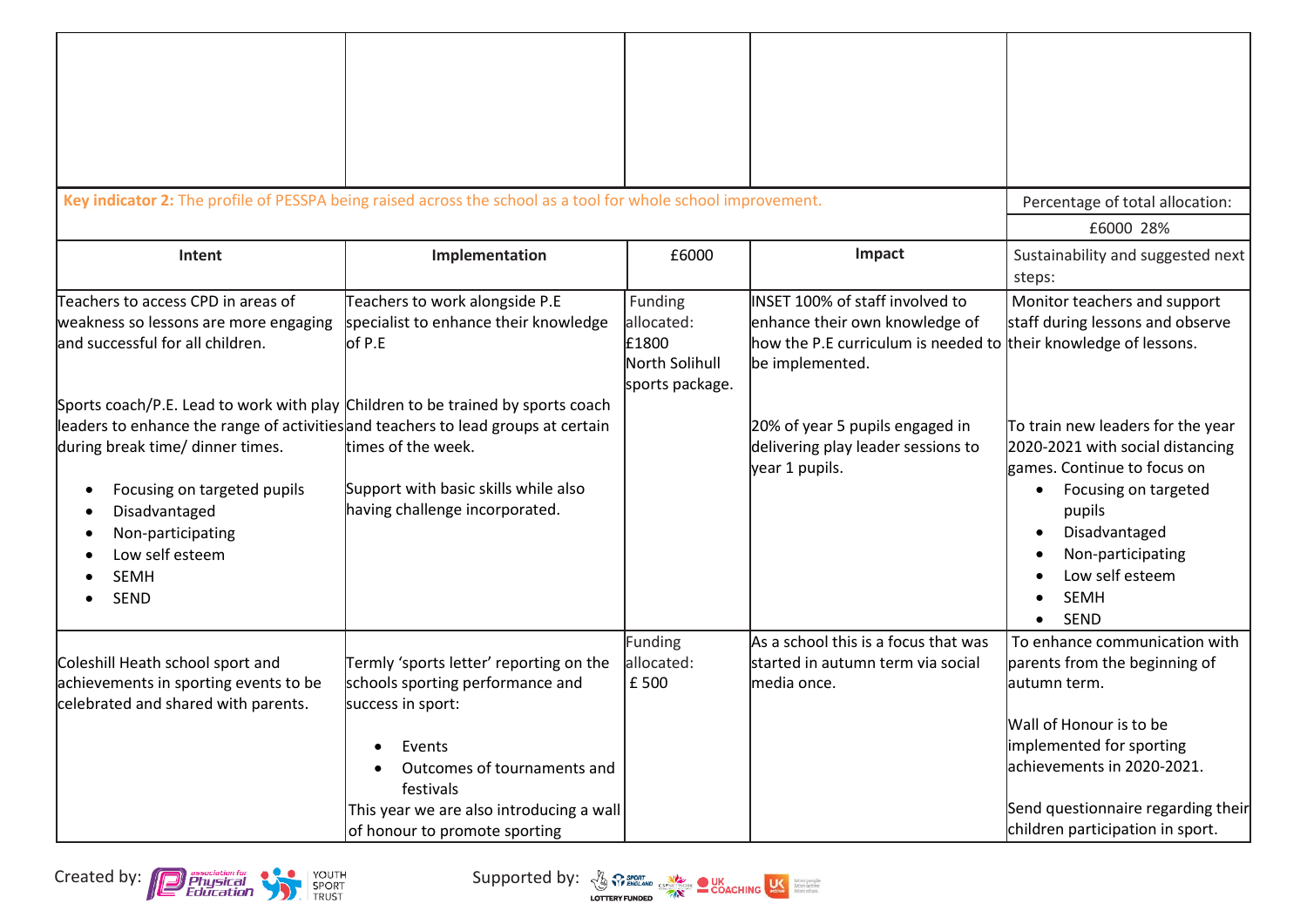|                                                                                                                                                                                                                                                                                                                                                                                                                      | achievements                                                                                                                                                                                                                                                                                                                                                                                                                     |                       |                                                                                                                                                                                                                                                                                                                                                                              |                                                                                                                                                                                                                                                                         |
|----------------------------------------------------------------------------------------------------------------------------------------------------------------------------------------------------------------------------------------------------------------------------------------------------------------------------------------------------------------------------------------------------------------------|----------------------------------------------------------------------------------------------------------------------------------------------------------------------------------------------------------------------------------------------------------------------------------------------------------------------------------------------------------------------------------------------------------------------------------|-----------------------|------------------------------------------------------------------------------------------------------------------------------------------------------------------------------------------------------------------------------------------------------------------------------------------------------------------------------------------------------------------------------|-------------------------------------------------------------------------------------------------------------------------------------------------------------------------------------------------------------------------------------------------------------------------|
| Assemblies will continue to celebrate<br>and share sports achievements this<br>includes:<br>Weekly sports reports in<br>celebration assembly.<br>End of term sport rewards for<br>intra competitions.<br>Weekly awards for MVP (school<br>value based incentive honesty,<br>confidence, courage, kindness)<br>Sporting achievements of school<br>media<br>P.E super star, children to peer<br>asses others learning. | Sports crew to provide reports on<br>sports events and write blogs.<br>Trophy to be presented to the value<br>who gained the most points in intra<br>competitions (level 1)<br>Purchase value wristbands for children<br>website and other areas of social to show the value they have shown in<br>llesson.<br>Expenditure for sporting badges for<br>children who have achieved bronze to<br>gold by their peers over the year. | £500                  | Certificates purchased for half<br>termly awards linked to values in<br>lessons and outside activities ?<br>KS1-53/33% of pupils received<br>certificates in Autumn 2019 and<br>Spring 2020<br>KS2- 116/44% pupils received<br>certificates in Autumn 2019 and<br>Spring 2020<br>10% of Wristbands and badges were Wristbands to be given out at end<br>used during lessons. | Purchase certificates, awards and<br>trophies.<br>PE activities/ competition events.<br>Half Termly / Termly Certificates<br>for all pupils participating in a<br>break time or lunchtime PE<br>activity.<br>of lessons to enhance values<br>within Intra competitions. |
| To promote physical activity and health<br>through workshops focusing on healthy<br>eating and fitness and wellbeing.                                                                                                                                                                                                                                                                                                | Children to become more aware of<br>fitness and health and to monitor their<br>own levels of fitness by identifying their £1500<br>personal best.<br>Invest in Heart rate monitors for<br>lessons.                                                                                                                                                                                                                               | Funding<br>allocated: | Children identified their own levels<br>of fitness by timing each other using apps and media to enhance their<br>fitness apps and trying to beat their  personal best. PE lead to model<br>lown times.<br>55/100% pupils engaged in personal use with small groups such as<br>best challenges. (Year6)                                                                       | Year 6 to continue to engage in<br>how to use Heart rate monitors to<br>Disadvantaged<br>$\bullet$<br>Less active<br>$\bullet$                                                                                                                                          |

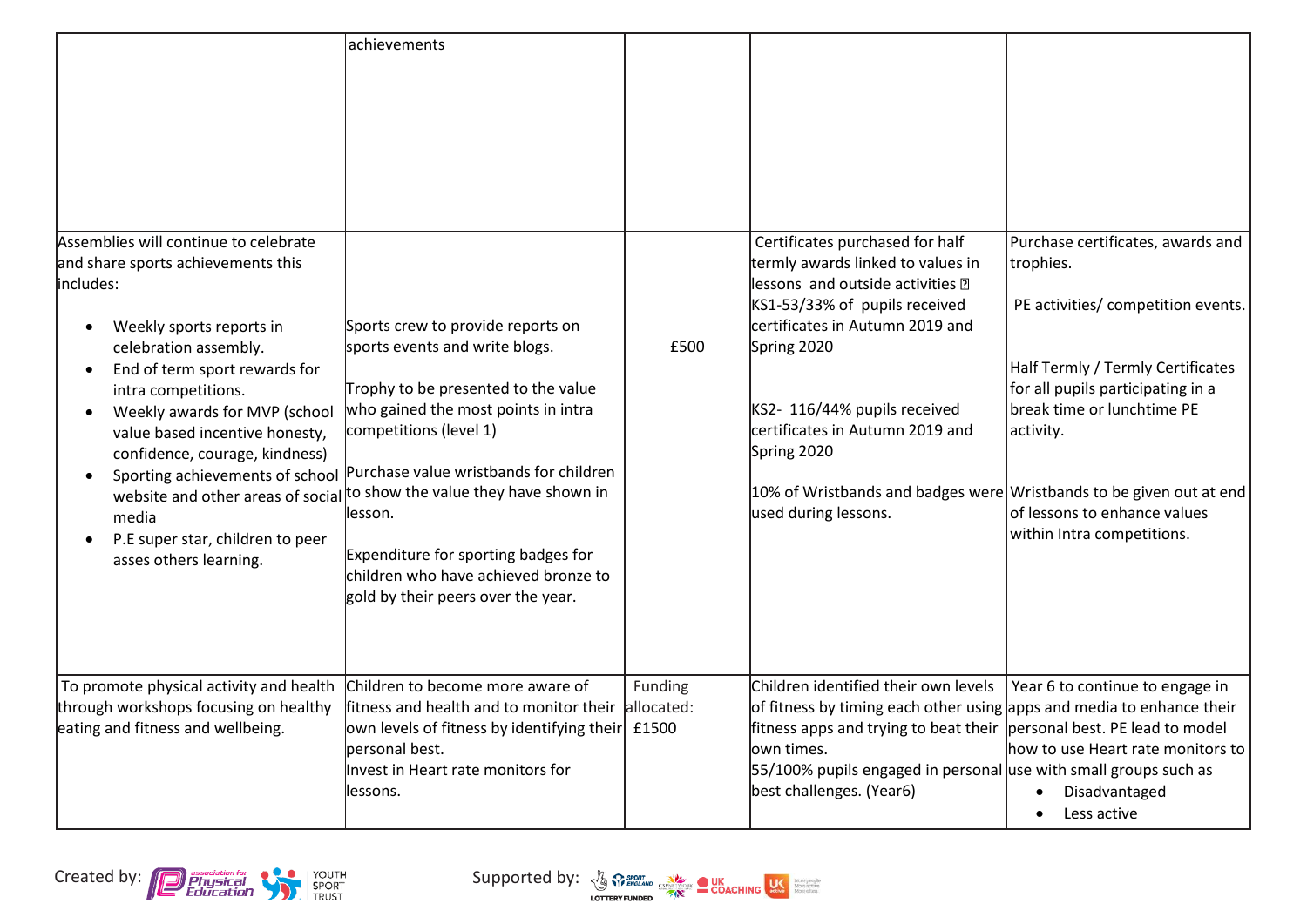| Enhance children's self-belief in sport | Children to know there fitness levels    | £1700           | Heart Rate monitors were piloted in Year 4 to continue to pilot with |                                   |
|-----------------------------------------|------------------------------------------|-----------------|----------------------------------------------------------------------|-----------------------------------|
| and be aware of their health and        | and use heart rate monitors for          | (30 Heart rate) | year 4 therefore, only 59/11% of                                     | new year 4 and year 5 to continue |
| wellbeing.                              | children to set personal best in lessons | monitors)       | pupils engaged with this tool.                                       | to use.                           |
|                                         | and enhance their own sports learning.   |                 |                                                                      |                                   |
|                                         |                                          |                 |                                                                      |                                   |
|                                         |                                          |                 |                                                                      |                                   |
|                                         |                                          |                 |                                                                      |                                   |
|                                         |                                          |                 |                                                                      |                                   |
|                                         |                                          |                 |                                                                      |                                   |



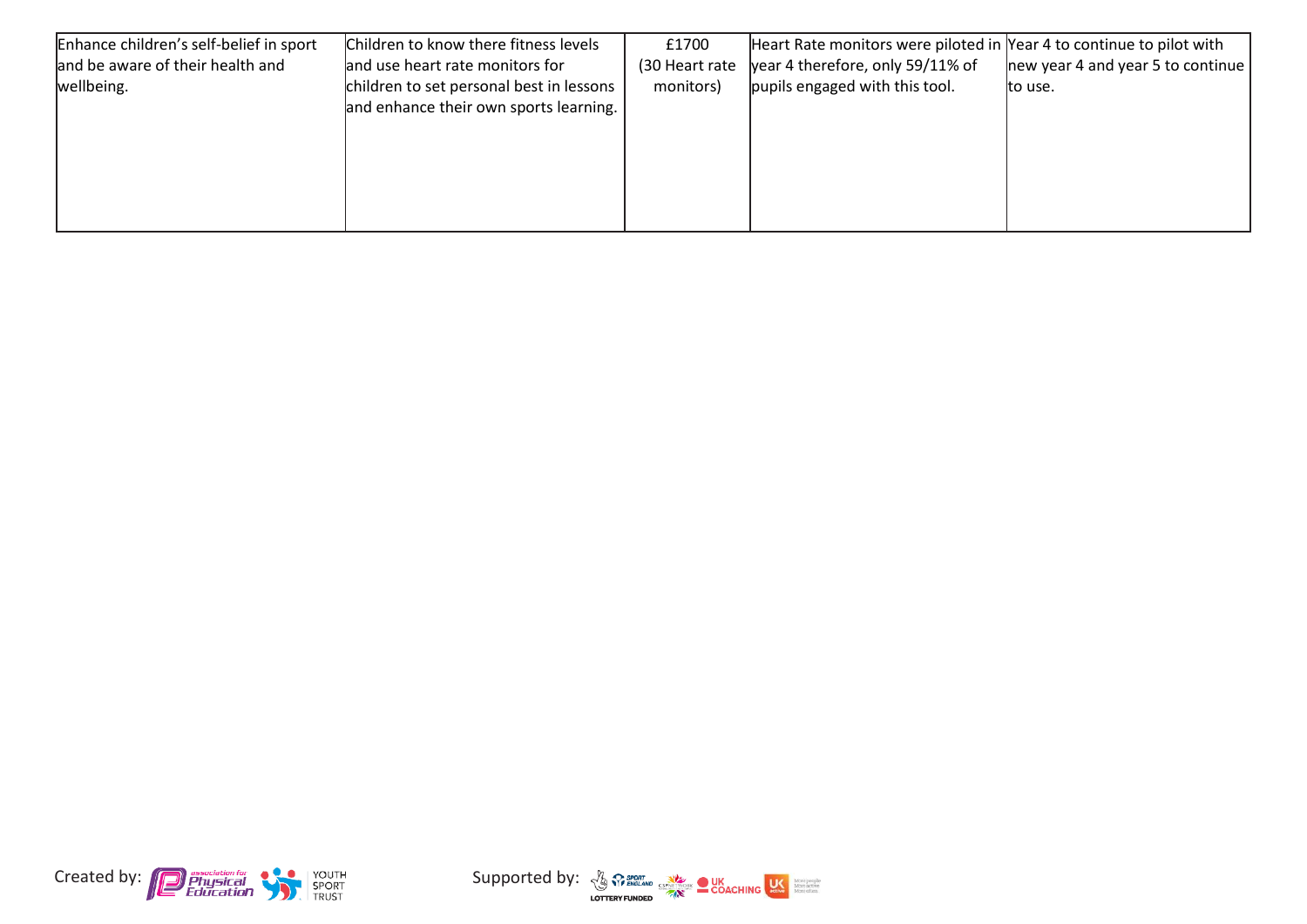| Key indicator 3: Increased confidence, knowledge and skills of all staff in teaching PE and sport                                                                                                       |                                                                                                                                                                    |                                                                                                                             |                                                                                                                                                            | Percentage of total allocation:                                                                                          |
|---------------------------------------------------------------------------------------------------------------------------------------------------------------------------------------------------------|--------------------------------------------------------------------------------------------------------------------------------------------------------------------|-----------------------------------------------------------------------------------------------------------------------------|------------------------------------------------------------------------------------------------------------------------------------------------------------|--------------------------------------------------------------------------------------------------------------------------|
|                                                                                                                                                                                                         |                                                                                                                                                                    |                                                                                                                             |                                                                                                                                                            | £1100 6%                                                                                                                 |
| Intent                                                                                                                                                                                                  | Implementation                                                                                                                                                     | £1100                                                                                                                       | Impact                                                                                                                                                     | Sustainability and suggested<br>next steps:                                                                              |
| P.E lead and sports coaches to attend<br>CPD opportunities to develop knowledge<br>of new initiatives and national updates<br>relating to school sports and understand<br>skills in the P.E curriculum. | Attend North Solihull CPD.                                                                                                                                         | Funding<br>allocated:<br>£1800<br>North Solihull<br>Package<br>(Same as KP2)<br>£300 cover<br>teaching costs<br>(each time) | P.E Lead has enhanced their<br>knowledge of how to use Sports<br>premium and how to engage all<br>children in different ways.                              | To work closer with other schools<br>to enhance knowledge of the<br>school curriculum mapping.                           |
| Teachers, NQTs all access CPD in areas of<br>gymnastics, tennis and football.                                                                                                                           | CPD for teachers where sports coach<br>works with teachers of low self-<br>esteem on delivery 2day or 4 half<br>days.<br>NQT days for those who are new to<br>P.E. | £300 cover<br>teaching costs<br>(each time)<br>£300 cover<br>teaching costs<br>(each time)                                  | Unable to deliver due to COVID-19                                                                                                                          | To continue plan from spring<br>term if face to face is available.<br>If not P.E lead will lead sessions<br>for NQT/RQT. |
| Develop outstanding knowledge,<br>understanding and assessment of NEW<br>P.E Primary curriculum.                                                                                                        | P.E lead to work with teachers to<br>identify key areas of the new<br>assessment framework.                                                                        | £200 cover<br>teaching costs                                                                                                | P.E lead led INSET to 100% of staff to<br>identify how to use new assessment<br>tool.<br>38% of staff tried the new assessment<br>tool during spring term. | To revisit with some changes to<br>make it more accessible for all<br>teachers and support staff.                        |



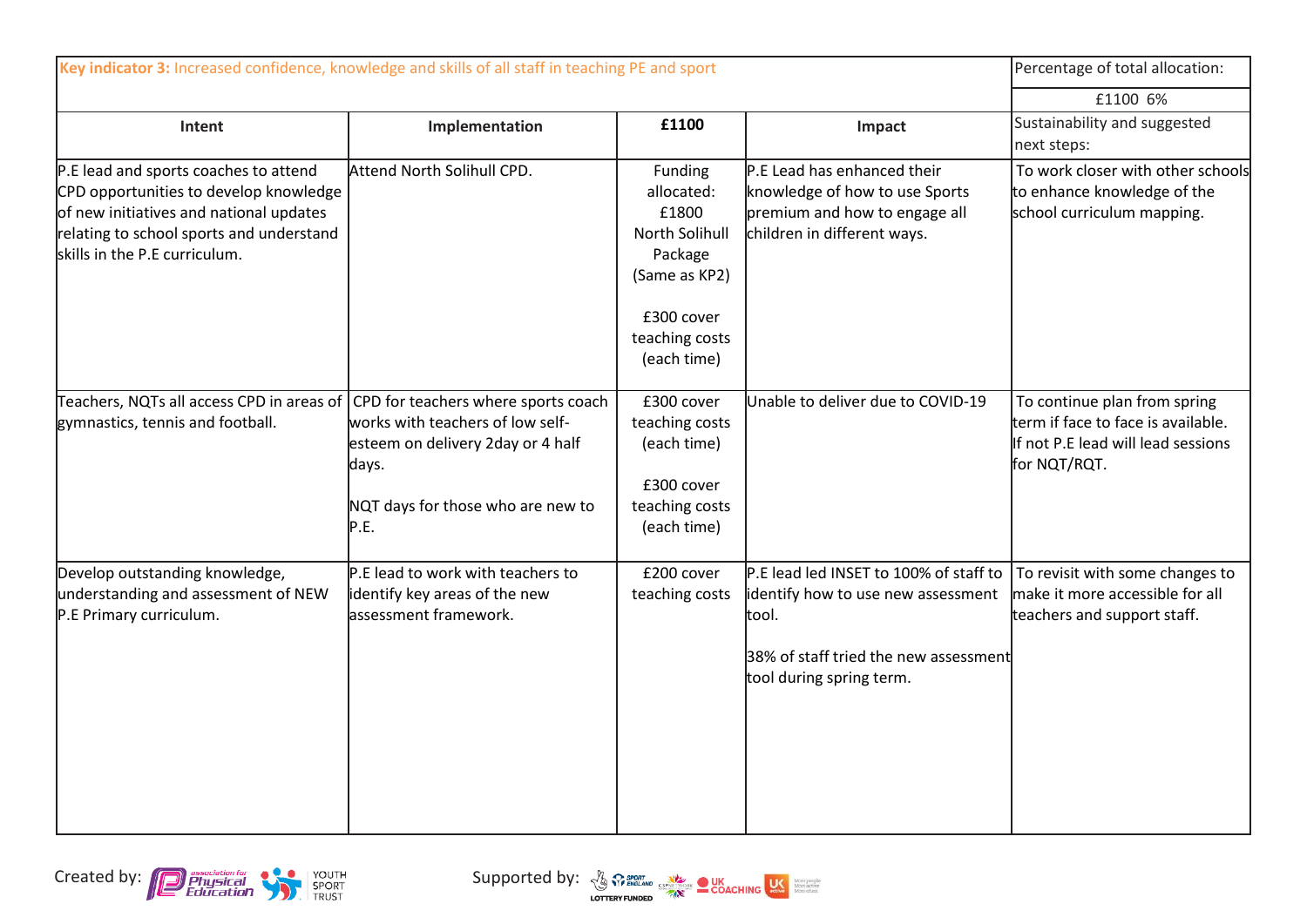| Key indicator 4: Broader experience of a range of sports and activities offered to all pupils.                                                                                          |                                                                                                                                                                                                                                                                                                                                                                                           |                                                          |                                                                                                                                                                                                                                                                       | Percentage of total allocation:                                                                                                                           |
|-----------------------------------------------------------------------------------------------------------------------------------------------------------------------------------------|-------------------------------------------------------------------------------------------------------------------------------------------------------------------------------------------------------------------------------------------------------------------------------------------------------------------------------------------------------------------------------------------|----------------------------------------------------------|-----------------------------------------------------------------------------------------------------------------------------------------------------------------------------------------------------------------------------------------------------------------------|-----------------------------------------------------------------------------------------------------------------------------------------------------------|
|                                                                                                                                                                                         |                                                                                                                                                                                                                                                                                                                                                                                           |                                                          |                                                                                                                                                                                                                                                                       | £4500 21%                                                                                                                                                 |
| Intent                                                                                                                                                                                  | Implementation                                                                                                                                                                                                                                                                                                                                                                            | £4500                                                    | Impact                                                                                                                                                                                                                                                                | Sustainability and suggested<br>next steps:                                                                                                               |
| To encourage all pupils of all abilities to<br>access a range of sporting activities<br>through after school clubs.                                                                     | Organise a range of sporting clubs<br>aimed at different groups and years of<br>children. Such as:<br>Dodge ball, Football, Change 4 life<br>Dance, Musical Theatre, Gymnastics,<br>Netball, Golf, Multi skills,<br>Competitive opportunities internally<br>for girls sports, football, netball,<br>gymnastics.                                                                           | Funding<br>allocated:<br>£3000<br>Sporting<br>equipment. | Autumn/spring term after school<br>clubs involved 186/36% of pupils<br>lacross the whole school.<br>Sports activities available were:<br><b>Boys Football</b><br><b>Girls Football</b><br>Mini Football<br>Gymnastics<br>Multi sports<br>Netball                      | To engage 50% more children<br>into clubs throughout the day.<br>Have a range of sports so all<br>children can aces from year 1-<br>vear 6 from autumn 2. |
| Provide funding for children to<br>participate in a range of inter school<br>sports competitions including North<br>Solihull, local authority competitions,<br>tournaments and leagues. | CHS to develop competitive<br>opportunities for all pupils:<br>Football: Boys and girls 4 and<br>7-a-side<br>Rowing, Netball, Table Tennis,<br>$\bullet$<br>Gymnastics, Personal Best.<br>Indoor and outdoor athletics<br>$\bullet$<br>Inclusive Events: tennis,<br>$\bullet$<br>rowing, archery<br>Transport to and from events to<br>enable children to attend level 2 and<br>3 events. | £500<br>sports<br>Memberships<br>£1000                   | 40/37% of year 5-6 children<br>participated in 4 and 7 aside games.<br>249/47% children accessed<br>competitions from Rowing, Netball,<br>Table Tennis, Gymnastics, Personal<br>Best.<br>Indoor and outdoor athletics<br>Inclusive Events: tennis, rowing,<br>archery | Continue to engage 50% more<br>children into competitions.                                                                                                |



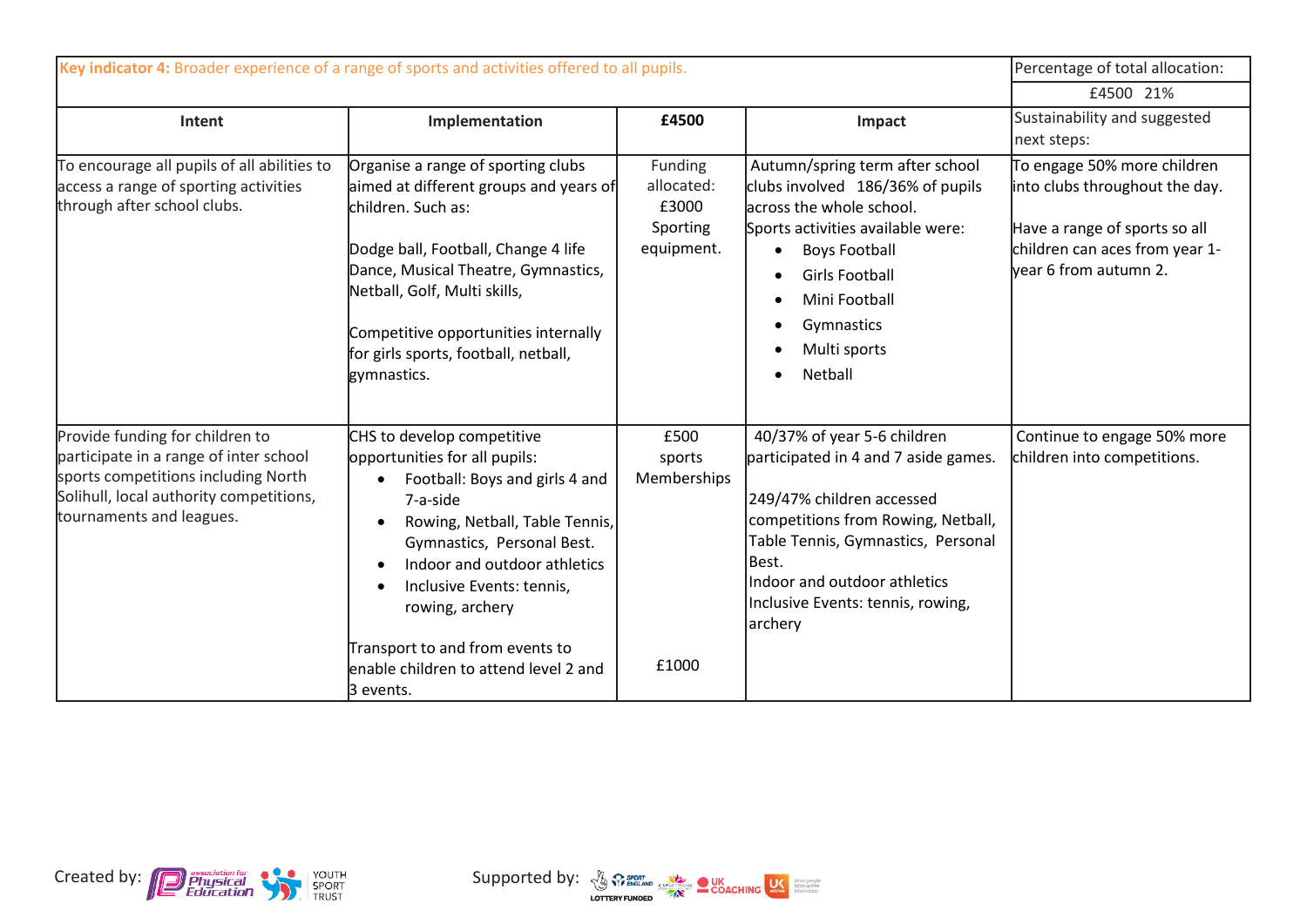| Membership of the North Solihull<br>Collaborative to provide competitive<br>participation for all children.                                                                                                                                         | Member ship costs for level 2 inter-<br>school competition.                                                                             | £1800<br>(Same as KP2)                                  | 90% of competitions were accessed<br>including festivals and Inclusion.<br>Success in competitions<br>Boys got to rowing finals.<br>Came 4 <sup>th</sup> in Gymnastics competition.                                                                       | Continue to access package for<br>the year 2020-2021 so more<br>children have the opportunity to<br>compete. |
|-----------------------------------------------------------------------------------------------------------------------------------------------------------------------------------------------------------------------------------------------------|-----------------------------------------------------------------------------------------------------------------------------------------|---------------------------------------------------------|-----------------------------------------------------------------------------------------------------------------------------------------------------------------------------------------------------------------------------------------------------------|--------------------------------------------------------------------------------------------------------------|
| Key indicator 5: Increased participation in competitive sport.                                                                                                                                                                                      |                                                                                                                                         |                                                         |                                                                                                                                                                                                                                                           | Percentage of total allocation:<br>2500 21%                                                                  |
| Intent                                                                                                                                                                                                                                              | Implementation                                                                                                                          | £4500                                                   | Impact                                                                                                                                                                                                                                                    | Sustainability and suggested<br>next steps:                                                                  |
| To further enhance the children<br>competitiveness in intra competitions<br>There is an additional<br>Athletics Day- 400m, 60m sprint,<br>$\bullet$<br>javelin, long, jump.<br>Rowing Days as groups and<br>individuals.<br>Gymnastics<br>$\bullet$ | Sports coach and P.E lead to organise<br>a range of intra school sporting events<br>that are competitive between classes<br>and groups. | Funding<br>allocated:<br>£2000<br>Sports/Dance<br>Coach | 100% of children participated in intra Dance leaders successfully<br>competitions during end of each<br>term.<br>Dance coach had 100% participation<br>during lessons.                                                                                    | leading dance activities at break<br>time.                                                                   |
| CHS is consistently represented in North<br>Solihull and LA sporting events and<br>school games.                                                                                                                                                    | Successfully obtained silver for 18-19<br>for school games mark and intend to<br>gain Gold Mark.                                        | £1000                                                   | Successfully regained Silver School<br><b>Games Mark</b>                                                                                                                                                                                                  | To gain Gold School Games Mark.                                                                              |
| Intra competitive school events that are<br>available for all children to access.<br>Intra year groups competitions<br>Intra class competitions                                                                                                     | Increase further the range of<br>opportunities for intra school<br>competitions.                                                        | £500                                                    | This term intra-class games include:<br>Train children to Yr6 55/100% Personal best<br>become leaders. Yr5-6 100/84% Gymnastics/Hockey<br>Yr3-4 138/97% Football/ Dance<br>Yr3 83/100% Personal best<br>Yr2 51/87% Multi skills<br>Yr1 74/77% Ball skills | To engage teachers with new<br>skills and work with P.E Lead and<br>send teachers on P.E CPD                 |